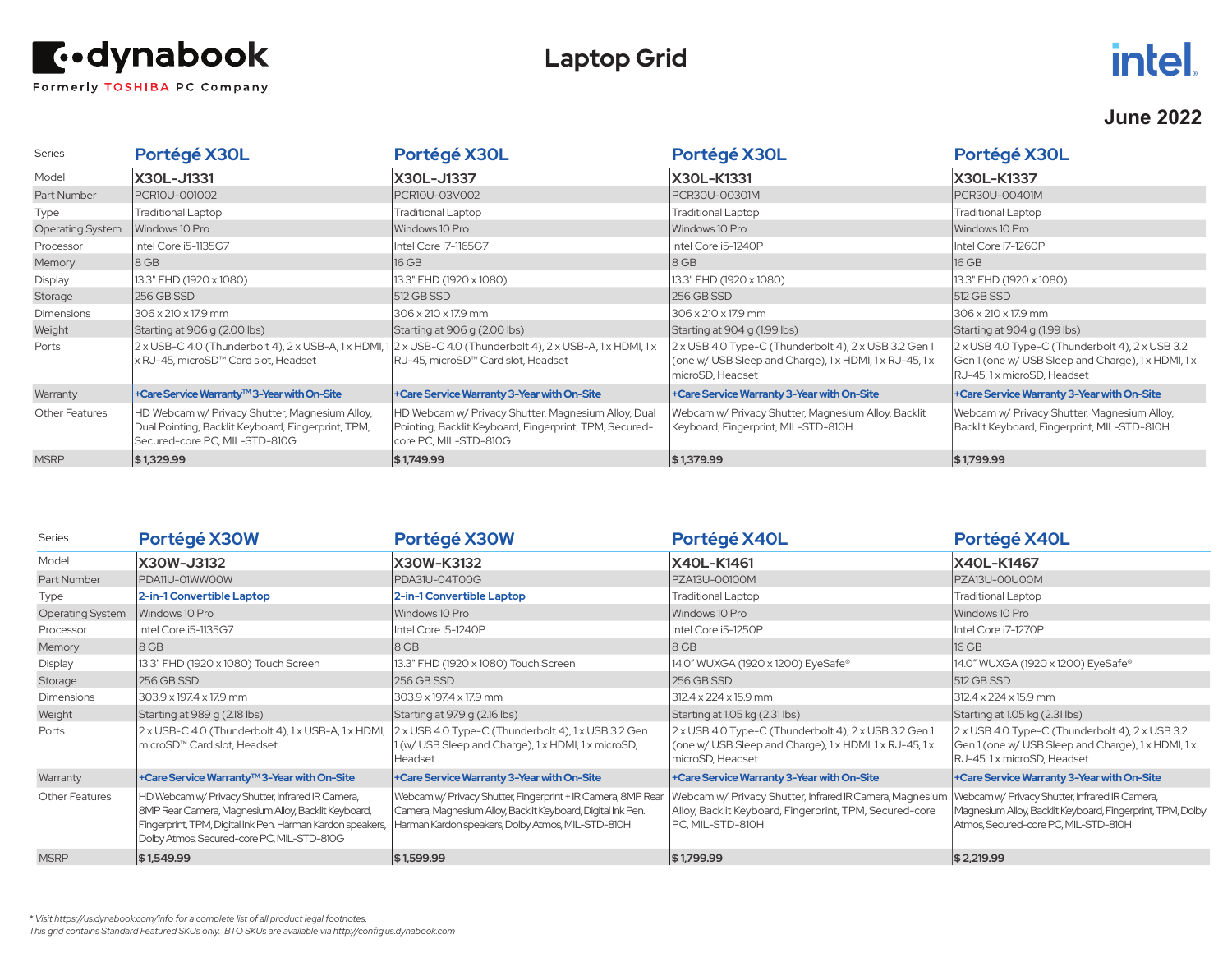

## **Laptop Grid**

# **intel.**

#### **June 2022**

| <b>Series</b>    | Portégé X40                                                                                                                                               | Portégé X40                                                                                                                                               | Portégé X40                                                                                                                            | Portégé X40                                                                                                                            | <b>Tecra A40</b>                                                                                                                                          | <b>Tecra A40</b>                                                                                                                                                                                               |
|------------------|-----------------------------------------------------------------------------------------------------------------------------------------------------------|-----------------------------------------------------------------------------------------------------------------------------------------------------------|----------------------------------------------------------------------------------------------------------------------------------------|----------------------------------------------------------------------------------------------------------------------------------------|-----------------------------------------------------------------------------------------------------------------------------------------------------------|----------------------------------------------------------------------------------------------------------------------------------------------------------------------------------------------------------------|
| Model            | X40-J1431                                                                                                                                                 | X40-J1437                                                                                                                                                 | X40-K1431                                                                                                                              | X40-K1437                                                                                                                              | A40-J1410                                                                                                                                                 | A40-J1420                                                                                                                                                                                                      |
| Part Number      | PPH11U-006001                                                                                                                                             | <b>PPH11U-06K001</b>                                                                                                                                      | PMM2AU-00S005                                                                                                                          | PMM2AU-00T005                                                                                                                          | PMM10U-001049                                                                                                                                             | <b>PMM10U-00101U</b>                                                                                                                                                                                           |
| Type             | <b>Traditional Laptop</b>                                                                                                                                 | <b>Traditional Laptop</b>                                                                                                                                 | <b>Traditional Laptop</b>                                                                                                              | <b>Traditional Laptop</b>                                                                                                              | <b>Traditional Laptop</b>                                                                                                                                 | <b>Traditional Laptop</b>                                                                                                                                                                                      |
| Operating System | Windows 10 Pro                                                                                                                                            | Windows 10 Pro                                                                                                                                            | Windows 10 Pro                                                                                                                         | Windows 10 Pro                                                                                                                         | Windows 10 Pro                                                                                                                                            | Windows 10 Pro                                                                                                                                                                                                 |
| Processor        | Intel Core i5-1135G7                                                                                                                                      | Intel Core i7-1165G7                                                                                                                                      | Intel Core i5-1240P                                                                                                                    | Intel Core i7-1260P                                                                                                                    | Intel Core i5-1135G7                                                                                                                                      | Intel Core i5-1135G7                                                                                                                                                                                           |
| Memory           | 8 GB                                                                                                                                                      | 16 GB                                                                                                                                                     | 8 GB                                                                                                                                   | 16 GB                                                                                                                                  | 8 GB                                                                                                                                                      | $8$ GB                                                                                                                                                                                                         |
| Display          | 14.0" FHD (1920 x 1080)                                                                                                                                   | 14.0" FHD (1920 x 1080)                                                                                                                                   | 14.0" FHD (1920 x 1080)                                                                                                                | 14.0" FHD (1920 x 1080)                                                                                                                | 14.0" FHD (1920 x 1080)                                                                                                                                   | 14.0" FHD (1920 x 1080)                                                                                                                                                                                        |
| Storage          | 256 GB SSD                                                                                                                                                | 512 GB SSD                                                                                                                                                | 256 GB SSD                                                                                                                             | 512 GB SSD                                                                                                                             | 256 GB SSD                                                                                                                                                | 256 GB SSD                                                                                                                                                                                                     |
| Dimensions       | 323 x 220 x 17.9 mm                                                                                                                                       | 323 x 220 x 17.9 mm                                                                                                                                       | 323 x 220 x 17.9 mm                                                                                                                    | 323 x 220 x 17.9 mm                                                                                                                    | 323.6 x 220.6 x 18.9 mm                                                                                                                                   | 323.6 x 220.6 x 18.9 mm                                                                                                                                                                                        |
| Weight           | Starting at 1.40 kg (3.09 lbs)                                                                                                                            | Starting at 1.40 kg (3.09 lbs)                                                                                                                            | Starting at 1.46 kg (3.22 lbs)                                                                                                         | Starting at 1.46 kg (3.22 lbs)                                                                                                         | Starting at 1.45 kg (3.20 lbs)                                                                                                                            | Starting at 1.45 kg (3.20 lbs)                                                                                                                                                                                 |
| Ports            | 2 x USB-C 4.0 (Thunderbolt 4), 2<br>x USB-A, 1 x HDMI, microSD™ Card<br>slot, Headset                                                                     | 2 x USB-C 4.0 (Thunderbolt 4), 2<br>x USB-A, 1 x HDMI, microSD™ Card<br>slot, Headset                                                                     | 2 x USB 4.0 Type-C (Thunderbolt<br>4), 2 x USB 3.2 Gen 1 (one w/ USB<br>Sleep and Charge), 1x HDMI, 1x RJ-<br>45, 1 x microSD, Headset | 2 x USB 4.0 Type-C (Thunderbolt<br>4), 2 x USB 3.2 Gen 1 (one w/ USB<br>Sleep and Charge), 1x HDMI, 1x RJ-<br>45, 1 x microSD, Headset | 2 x USB-C 4.0 (Thunderbolt 4), 2 x<br>USB-A, 1x HDMI, 1x RJ-45, microSD<br>slot, Headset                                                                  | $2x$ USB-C 4.0 (Thunderbolt 4), $2x$<br>USB-A, 1 x HDMI, 1 x RJ-45, microSD<br>slot, Headset                                                                                                                   |
| Warranty         | +Care Service Warranty™ 3-Year<br>with On-Site                                                                                                            | +Care Service Warranty 3-Year with<br><b>On-Site</b>                                                                                                      | +Care Service Warranty 3-Year with<br><b>On-Site</b>                                                                                   | +Care Service Warranty 3-Year with<br><b>On-Site</b>                                                                                   | +Care Service Warranty 1-Year with<br><b>On-Site</b>                                                                                                      | +Care Service Warranty 3-Year with<br><b>On-Site</b>                                                                                                                                                           |
| Other Features   | HD Webcam w/ Privacy Shutter,<br>Aluminum Alloy, Dual Pointing,<br>Backlit Keyboard, Fingerprint, TPM,<br>Secured-core PC, MIL-STD-810G                   | HD Webcam w/ Privacy Shutter,<br>Aluminum Alloy, Dual Pointing,<br>Backlit Keyboard, Fingerprint, TPM,<br>Secured-core PC, MIL-STD-810G                   | Webcam w/ Privacy Shutter,<br>Aluminum Alloy, Backlit Keyboard,<br>Fingerprint, TPM, MIL-STD-810H                                      | Webcam w/ Privacy Shutter,<br>Aluminum Alloy, Backlit Keyboard,<br>Fingerprint, TPM, MIL-STD-810H                                      | HD Webcam w/ Privacy Shutter,<br>Spill-Resistant Backlit Keyboard,<br>Fingerprint, TPM, Secured-core PC,<br>MIL-STD-810H, Anti-Microbial Paint<br>Coating | HD Webcam w/ Privacy Shutter,<br>Spill-Resistant Backlit Keyboard,<br>Fingerprint, TPM, Secured-core PC,<br>MIL-STD-810H, Anti-Microbial Paint<br>Coating                                                      |
| <b>MSRP</b>      | \$1,299.99                                                                                                                                                | \$1,719.99                                                                                                                                                | \$1,349.99                                                                                                                             | \$1,769.99                                                                                                                             | \$969.99                                                                                                                                                  | \$1,019.99                                                                                                                                                                                                     |
|                  |                                                                                                                                                           |                                                                                                                                                           |                                                                                                                                        |                                                                                                                                        |                                                                                                                                                           |                                                                                                                                                                                                                |
| <b>Series</b>    | <b>Tecra A40</b>                                                                                                                                          | <b>Tecra A40</b>                                                                                                                                          | <b>Tecra A40</b>                                                                                                                       | <b>Tecra A40</b>                                                                                                                       | Tecra A40                                                                                                                                                 | <b>Tecra A40</b>                                                                                                                                                                                               |
| Model            | A40-J1418                                                                                                                                                 | A40-J1428                                                                                                                                                 | A40-K1411                                                                                                                              | A40-K1431                                                                                                                              | A40-K1418                                                                                                                                                 | A40-K1438                                                                                                                                                                                                      |
| Part Number      | PMM10U-OCW049                                                                                                                                             | PMM10U-OCW044                                                                                                                                             | PMM20U-01F005                                                                                                                          | PMM20U-01F004                                                                                                                          | PMM20U-01G005                                                                                                                                             | PMM20U-01G004                                                                                                                                                                                                  |
| Type             | <b>Traditional Laptop</b>                                                                                                                                 | <b>Traditional Laptop</b>                                                                                                                                 | <b>Traditional Laptop</b>                                                                                                              | <b>Traditional Laptop</b>                                                                                                              | <b>Traditional Laptop</b>                                                                                                                                 | <b>Traditional Laptop</b>                                                                                                                                                                                      |
| Operating System | Windows 10 Pro                                                                                                                                            | Windows 10 Pro                                                                                                                                            | Windows 10 Pro                                                                                                                         | Windows 10 Pro                                                                                                                         | Windows 10 Pro                                                                                                                                            | Windows 10 Pro                                                                                                                                                                                                 |
| Processor        | Intel Core i7-1165G7                                                                                                                                      | Intel Core i7-1165G7                                                                                                                                      | Intel Core i5-1240P                                                                                                                    | Intel Core i5-1240P                                                                                                                    | Intel Core i7-1260P                                                                                                                                       | Intel Core i7-1260P                                                                                                                                                                                            |
| Memory           | 16 GB (8 GB x 2)                                                                                                                                          | 16 GB (8 GB x 2)                                                                                                                                          | 8 GB                                                                                                                                   | $ 8$ GB                                                                                                                                | 16 GB                                                                                                                                                     | 16 GB                                                                                                                                                                                                          |
| Display          | 14.0" FHD (1920 x 1080)                                                                                                                                   | 14.0" FHD (1920 x 1080)                                                                                                                                   | 14.0" FHD (1920 x 1080)                                                                                                                | 14.0" FHD (1920 x 1080)                                                                                                                | 14.0" FHD (1920 x 1080)                                                                                                                                   | 14.0" FHD (1920 x 1080)                                                                                                                                                                                        |
| Storage          | 512 GB SSD                                                                                                                                                | 512 GB SSD                                                                                                                                                | 256 GB SSD                                                                                                                             | 256 GB SSD                                                                                                                             | 512 GB SSD                                                                                                                                                | 512 GB SSD                                                                                                                                                                                                     |
| Dimensions       | 323.6 x 220.6 x 18.9 mm                                                                                                                                   | 323.6 x 220.6 x 18.9 mm                                                                                                                                   | 323.6 x 220.6 x 18.9 mm                                                                                                                | 323.6 x 220.6 x 18.9 mm                                                                                                                | 323.6 x 220.6 x 18.9 mm                                                                                                                                   | 323.6 x 220.6 x 18.9 mm                                                                                                                                                                                        |
| Weight           | Starting at 1.45 kg (3.20 lbs)                                                                                                                            | Starting at 1.45 kg (3.20 lbs)                                                                                                                            | Starting at 1.44 kg (3.18 lbs)                                                                                                         | Starting at 1.44 kg (3.18 lbs)                                                                                                         | Starting at 1.44 kg (3.18 lbs)                                                                                                                            | Starting at 1.44 kg (3.18 lbs)                                                                                                                                                                                 |
| Ports            | $2 \times$ USB-C 4.0 (Thunderbolt 4), $2 \times$<br>USB-A, 1x HDMI, 1x RJ-45, microSD<br>slot, Headset                                                    | $2 \times$ USB-C 4.0 (Thunderbolt 4), $2 \times$<br>USB-A, 1x HDMI, 1x RJ-45, microSD<br>slot, Headset                                                    | 2 x USB 4.0 Type-C (Thunderbolt 4),<br>2 x USB 3.2 Gen 1 (one w/ USB Sleep<br>and Charge), 1x HDMI, 1x RJ-45, 1x<br>microSD, Headset   | 2 x USB 4.0 Type-C (Thunderbolt<br>4), 2 x USB 3.2 Gen 1 (one w/ USB<br>Sleep and Charge), 1x HDMI, 1x RJ-<br>45, 1 x microSD, Headset | and Charge), 1x HDMI, 1x RJ-45, 1x<br>microSD, Headset                                                                                                    | 2 x USB 4.0 Type-C (Thunderbolt 4), 2 x USB 4.0 Type-C (Thunderbolt 4),<br>2 x USB 3.2 Gen 1 (one w/ USB Sleep   2 x USB 3.2 Gen 1 (one w/ USB Sleep<br>and Charge), 1x HDMI, 1x RJ-45, 1x<br>microSD. Headset |
| Warranty         | +Care Service Warranty 1-Year with<br><b>On-Site</b>                                                                                                      | +Care Service Warranty 3-Year with<br><b>On-Site</b>                                                                                                      | +Care Service Warranty 1-Year with<br>On-Site                                                                                          | +Care Service Warranty 3-Year with<br><b>On-Site</b>                                                                                   | +Care Service Warranty 1-Year with<br><b>On-Site</b>                                                                                                      | +Care Service Warranty 3-Year with<br><b>On-Site</b>                                                                                                                                                           |
| Other Features   | HD Webcam w/ Privacy Shutter,<br>Spill-Resistant Backlit Keyboard,<br>Fingerprint, TPM, Secured-core PC,<br>MIL-STD-810H, Anti-Microbial Paint<br>Coating | HD Webcam w/ Privacy Shutter,<br>Spill-Resistant Backlit Keyboard,<br>Fingerprint, TPM, Secured-core PC,<br>MIL-STD-810H, Anti-Microbial Paint<br>Coating | Webcam w/ Privacy Shutter, Spill-<br>Resistant Backlit Keyboard, TPM,<br>MIL-STD-810H, Anti-Microbial Paint<br>Coating                 | Webcam w/ Privacy Shutter, Spill-<br>Resistant Backlit Keyboard, TPM,<br>Coating                                                       | Webcam w/ Privacy Shutter, Spill-<br>Resistant Backlit Keyboard, TPM,<br>MIL-STD-810H, Anti-Microbial Paint MIL-STD-810H, Anti-Microbial Paint<br>Coating | Webcam w/ Privacy Shutter, Spill-<br>Resistant Backlit Keyboard, TPM,<br>MIL-STD-810H, Anti-Microbial Paint<br>Coating                                                                                         |

*\* Visit https://us.dynabook.com/info for a complete list of all product legal footnotes.* 

*This grid contains Standard Featured SKUs only. BTO SKUs are available via http://config.us.dynabook.com*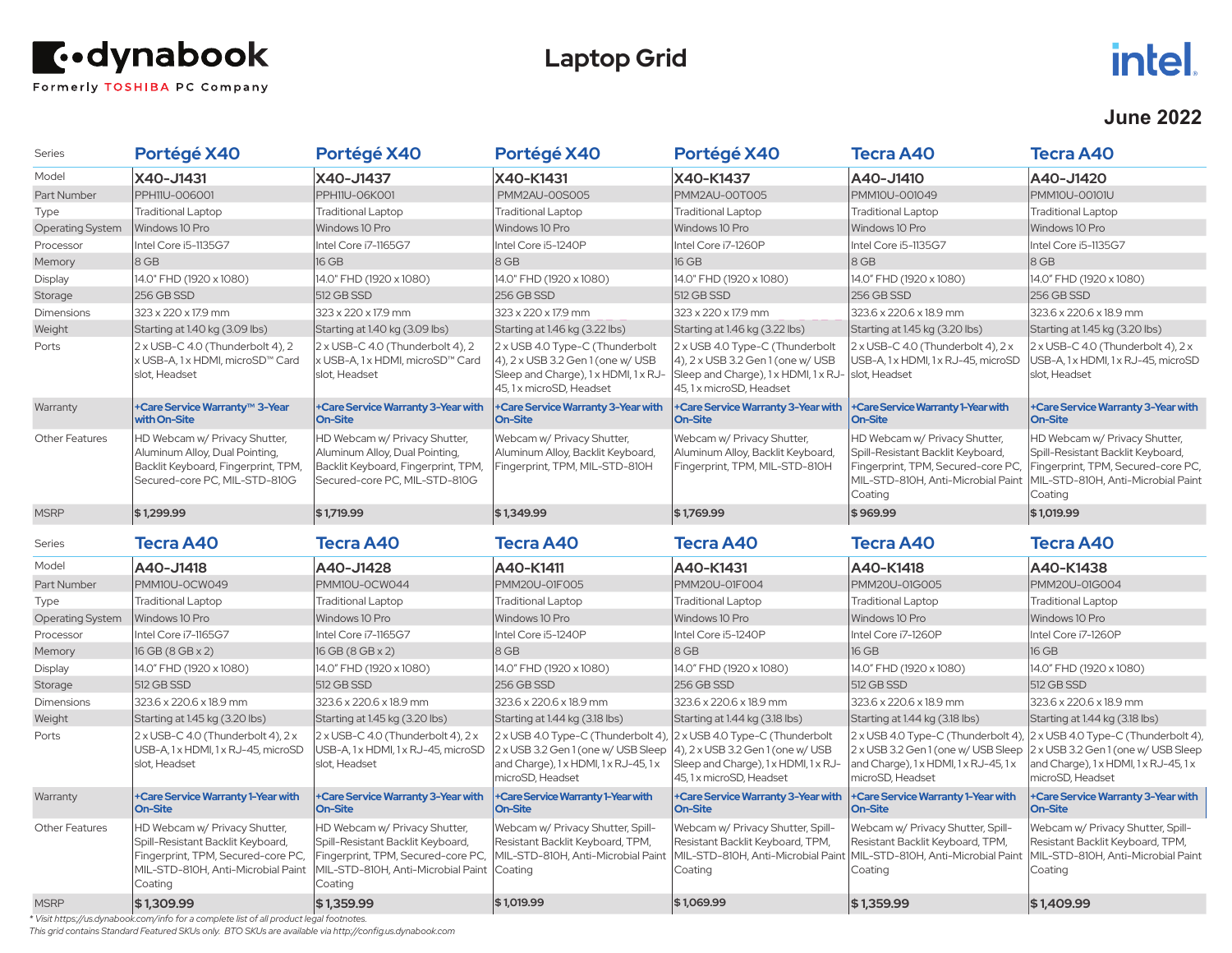

## **Laptop Grid**

# intel.

#### **June 2022**

| Series                        | Tecra A50                                                                                                                                                                        | <b>Tecra A50</b>                                                                                                                                                              | <b>Tecra A50</b>                                                                                                                                                                     | Tecra A50                                                                                                                                                                                                    | <b>Tecra A50</b>                                                                                                                                                                     | <b>Tecra A50</b>                                                                                                                                                                      | <b>Tecra A50</b>                                                                                                                                                            |
|-------------------------------|----------------------------------------------------------------------------------------------------------------------------------------------------------------------------------|-------------------------------------------------------------------------------------------------------------------------------------------------------------------------------|--------------------------------------------------------------------------------------------------------------------------------------------------------------------------------------|--------------------------------------------------------------------------------------------------------------------------------------------------------------------------------------------------------------|--------------------------------------------------------------------------------------------------------------------------------------------------------------------------------------|---------------------------------------------------------------------------------------------------------------------------------------------------------------------------------------|-----------------------------------------------------------------------------------------------------------------------------------------------------------------------------|
| Model                         | A50-J1510                                                                                                                                                                        | A50-J1530                                                                                                                                                                     | A50-J1511                                                                                                                                                                            | A50-J1531                                                                                                                                                                                                    | A50-J1515                                                                                                                                                                            | A50-J1535                                                                                                                                                                             | A50-J1518                                                                                                                                                                   |
| Part Number                   | PML10U-04S04Q                                                                                                                                                                    | PML10U-04S014                                                                                                                                                                 | PML10U-00904Q                                                                                                                                                                        | PML10U-009014                                                                                                                                                                                                | PML10U-01X04Q                                                                                                                                                                        | PML10U-01X014                                                                                                                                                                         | PML10U-00C04Q                                                                                                                                                               |
| Type                          | <b>Traditional Laptop</b>                                                                                                                                                        | <b>Traditional Laptop</b>                                                                                                                                                     | <b>Traditional Laptop</b>                                                                                                                                                            | <b>Traditional Laptop</b>                                                                                                                                                                                    | <b>Traditional Laptop</b>                                                                                                                                                            | <b>Traditional Laptop</b>                                                                                                                                                             | <b>Traditional Laptop</b>                                                                                                                                                   |
| <b>Operating System</b>       | Windows 10 Pro                                                                                                                                                                   | Windows 10 Pro                                                                                                                                                                | Windows 10 Pro                                                                                                                                                                       | Windows 10 Pro                                                                                                                                                                                               | Windows 10 Pro                                                                                                                                                                       | Windows 10 Pro                                                                                                                                                                        | Windows 10 Pro                                                                                                                                                              |
| Processor                     | Intel Core i5-1135G7                                                                                                                                                             | Intel Core i5-1135G7                                                                                                                                                          | Intel Core i5-1135G7                                                                                                                                                                 | Intel Core i5-1135G7                                                                                                                                                                                         | Intel Core i7-1165G7                                                                                                                                                                 | Intel Core i7-1165G7                                                                                                                                                                  | Intel Core i7-1165G7                                                                                                                                                        |
| Memory                        | 8 GB                                                                                                                                                                             | 8 GB                                                                                                                                                                          | 8 GB                                                                                                                                                                                 | 8 GB                                                                                                                                                                                                         | $8$ GB                                                                                                                                                                               | $8$ GB                                                                                                                                                                                | 16 GB                                                                                                                                                                       |
| Display                       | 15.6" HD (1366 x 768)                                                                                                                                                            | 15.6" HD (1366 x 768)                                                                                                                                                         | 15.6" FHD (1920 x 1080)                                                                                                                                                              | 15.6" FHD (1920 x 1080)                                                                                                                                                                                      | 15.6" FHD (1920 x 1080)                                                                                                                                                              | 15.6" FHD (1920 x 1080)                                                                                                                                                               | 15.6" FHD (1920 x 1080)                                                                                                                                                     |
| Storage                       | 256 GB SSD                                                                                                                                                                       | 256 GB SSD                                                                                                                                                                    | 256 GB SSD                                                                                                                                                                           | 256 GB SSD                                                                                                                                                                                                   | 256 GB SSD                                                                                                                                                                           | 256 GB SSD                                                                                                                                                                            | 512 GB SSD                                                                                                                                                                  |
| Dimensions                    | 358.2 x 236.9 x 19.9 mm                                                                                                                                                          | 358.2 x 236.9 x 19.9 mm                                                                                                                                                       | 358.2 x 236.9 x 19.9 mm                                                                                                                                                              | 358.2 x 236.9 x 19.9 mm                                                                                                                                                                                      | 358.2 x 236.9 x 19.9 mm                                                                                                                                                              | 358.2 x 236.9 x 19.9 mm                                                                                                                                                               | 358.2 x 236.9 x 19.9 mm                                                                                                                                                     |
| Weight                        | Starting at 1.65 kg (3.64 lbs)                                                                                                                                                   | Starting at 1.65 kg (3.64 lbs)                                                                                                                                                | Starting at 1.65 kg (3.64 lbs)                                                                                                                                                       | Starting at 1.65 kg (3.64 lbs)                                                                                                                                                                               | Starting at 1.65 kg (3.64 lbs)                                                                                                                                                       | Starting at 1.65 kg (3.64 lbs)                                                                                                                                                        | Starting at 1.65 kg (3.64 lbs)                                                                                                                                              |
| Ports                         | 2 x USB-C 4.0 (Thunderbolt 4), 2 x<br>USB-A, 1 x HDMI, 1 x RJ-45, microSD<br>slot, Headset                                                                                       | 2 x USB-C 4.0 (Thunderbolt 4), 2 x<br>USB-A, 1 x HDMI, 1 x RJ-45, microSD<br>slot, Headset                                                                                    | 2 x USB-C 4.0 (Thunderbolt 4), 2 x<br>USB-A, 1 x HDMI, 1 x RJ-45, microSD<br>slot, Headset                                                                                           | 2 x USB-C 4.0 (Thunderbolt 4), 2 x<br>USB-A, 1x HDMI, 1x RJ-45, microSD<br>slot, Headset                                                                                                                     | 2 x USB-C 4.0 (Thunderbolt 4), 2 x<br>USB-A, 1 x HDMI, 1 x RJ-45, microSD<br>slot, Headset                                                                                           | 2 x USB-C 4.0 (Thunderbolt 4), 2 x<br>USB-A, 1 x HDMI, 1 x RJ-45, microSD<br>slot, Headset                                                                                            | 2 x USB-C 4.0 (Thunderbolt 4),<br>2 x USB-A, 1 x HDMI, 1 x RJ-45,<br>microSD slot, Headset                                                                                  |
| Warranty                      | +Care Service Warranty <sup>™</sup> 1-Year with                                                                                                                                  | +Care Service Warranty 3-Year with                                                                                                                                            | +Care Service Warranty 1-Year with                                                                                                                                                   | +Care Service Warranty 3-Year with                                                                                                                                                                           | +Care Service Warranty 1-Year with                                                                                                                                                   | +Care Service Warranty 3-Year with                                                                                                                                                    | +Care Service Warranty 1-Year                                                                                                                                               |
| Other Features                | On-Site<br>HD Webcam w/ Privacy Shutter,<br>Spill-Resistant Backlit Keyboard<br>w/10-key, Fingerprint, TPM,<br>Secured-core PC, MIL-STD-810H<br>Anti-Microbial Paint Coating     | On-Site<br>HD Webcam w/ Privacy Shutter,<br>Spill-Resistant Backlit Keyboard<br>w/10-key, Fingerprint, TPM,<br>Secured-core PC, MIL-STD-810H,<br>Anti-Microbial Paint Coating | <b>On-Site</b><br>HD Webcam w/ Privacy Shutter,<br>Spill-Resistant Backlit Keyboard<br>w/10-key, Fingerprint, TPM,<br>Secured-core PC, MIL-STD-810H,<br>Anti-Microbial Paint Coating | <b>On-Site</b><br>HD Webcam w/ Privacy Shutter,<br>Spill-Resistant Backlit Keyboard<br>w/10-key, Fingerprint, TPM,<br>Secured-core PC, MIL-STD-810H,<br>Anti-Microbial Paint Coating                         | <b>On-Site</b><br>HD Webcam w/ Privacy Shutter,<br>Spill-Resistant Backlit Keyboard<br>w/10-key, Fingerprint, TPM,<br>Secured-core PC, MIL-STD-810H,<br>Anti-Microbial Paint Coating | <b>On-Site</b><br>HD Webcam w/ Privacy Shutter, Spill-<br>Resistant Backlit Keyboard w/10-key,<br>Fingerprint, TPM, Secured-core PC,<br>MIL-STD-810H. Anti-Microbial Paint<br>Coating | with On-Site<br>HD Webcam w/ Privacy Shutter,<br>Spill-Resistant Backlit Keyboard<br>w/10-key, Fingerprint, TPM,<br>Secured-core PC. MIL-STD-<br>810H. Anti-Microbial Paint |
| <b>MSRP</b>                   | \$919.99                                                                                                                                                                         | \$969.99                                                                                                                                                                      | \$969.99                                                                                                                                                                             | \$1,019.99                                                                                                                                                                                                   | \$1,079.99                                                                                                                                                                           | \$1,129.99                                                                                                                                                                            | Coating<br>\$1,309.99                                                                                                                                                       |
| Series                        | <b>Tecra A50</b>                                                                                                                                                                 | Tecra A50                                                                                                                                                                     | Tecra A50                                                                                                                                                                            | <b>Tecra A50</b>                                                                                                                                                                                             | Tecra A50                                                                                                                                                                            | <b>Tecra A50</b>                                                                                                                                                                      | Tecra A50                                                                                                                                                                   |
| Model                         | A50-J1538                                                                                                                                                                        | A50-K1510                                                                                                                                                                     | A50-K1530                                                                                                                                                                            | A50-K1511                                                                                                                                                                                                    | A50-K1531                                                                                                                                                                            | A50-K1518                                                                                                                                                                             | A50-K1538                                                                                                                                                                   |
| Part Number                   | PML10U-00C014                                                                                                                                                                    | PML20U-00T007                                                                                                                                                                 | PML20U-00T006                                                                                                                                                                        | PML20U-00U007                                                                                                                                                                                                | PML20U-00U006                                                                                                                                                                        | <b>PML20U-00W007</b>                                                                                                                                                                  | PML20U-00W006                                                                                                                                                               |
| Type                          | <b>Traditional Laptop</b>                                                                                                                                                        | <b>Traditional Laptop</b>                                                                                                                                                     | <b>Traditional Laptop</b>                                                                                                                                                            | <b>Traditional Laptop</b>                                                                                                                                                                                    | <b>Traditional Laptop</b>                                                                                                                                                            | <b>Traditional Laptop</b>                                                                                                                                                             | <b>Traditional Laptop</b>                                                                                                                                                   |
| <b>Operating System</b>       | Windows 10 Pro                                                                                                                                                                   | Windows 10 Pro                                                                                                                                                                | Windows 10 Pro                                                                                                                                                                       | Windows 10 Pro                                                                                                                                                                                               | Windows 10 Pro                                                                                                                                                                       | Windows 10 Pro                                                                                                                                                                        | Windows 10 Pro                                                                                                                                                              |
| Processor                     | Intel Core i7-1165G7                                                                                                                                                             | Intel Core i5-1240P                                                                                                                                                           | Intel Core i5-1240P                                                                                                                                                                  | Intel Core i5-1240P                                                                                                                                                                                          | Intel Core i5-1240P                                                                                                                                                                  | Intel Core i7-1260P                                                                                                                                                                   | Intel Core i7-1260P                                                                                                                                                         |
| Memory                        | 16 GB                                                                                                                                                                            | 8 GB                                                                                                                                                                          | 8 GB                                                                                                                                                                                 | 8 GB                                                                                                                                                                                                         | 8 GB                                                                                                                                                                                 | 16 GB                                                                                                                                                                                 | 16 GB                                                                                                                                                                       |
| Display                       | 15.6" FHD (1920 x 1080)                                                                                                                                                          | 15.6" HD (1366 x 768)                                                                                                                                                         | 15.6" HD (1366 x 768)                                                                                                                                                                | 15.6" FHD (1920 x 1080)                                                                                                                                                                                      | 15.6" FHD (1920 x 1080)                                                                                                                                                              | 15.6" FHD (1920 x 1080)                                                                                                                                                               | 15.6" FHD (1920 x 1080)                                                                                                                                                     |
| Storage                       | 512 GB SSD                                                                                                                                                                       | 256 GB SSD                                                                                                                                                                    | 256 GB SSD                                                                                                                                                                           | 256 GB SSD                                                                                                                                                                                                   | 256 GB SSD                                                                                                                                                                           | 512 GB SSD                                                                                                                                                                            | 512 GB SSD                                                                                                                                                                  |
| Dimensions                    | 358.2 x 236.9 x 19.9 mm                                                                                                                                                          | 358.2 x 236.9 x 19.9 mm                                                                                                                                                       | 358.2 x 236.9 x 19.9 mm                                                                                                                                                              | 358.2 x 236.9 x 19.9 mm                                                                                                                                                                                      | 358.2 x 236.9 x 19.9 mm                                                                                                                                                              | 358.2 x 236.9 x 19.9 mm                                                                                                                                                               | 358.2 x 236.9 x 19.9 mm                                                                                                                                                     |
| Weight                        | Starting at 1.65 kg (3.64 lbs)                                                                                                                                                   | Starting at 1.63 kg (3.59 lbs)                                                                                                                                                | Starting at 1.63 kg (3.59 lbs)                                                                                                                                                       | Starting at 1.63 kg (3.59 lbs)                                                                                                                                                                               | Starting at 1.63 kg (3.59 lbs)                                                                                                                                                       | Starting at 1.63 kg (3.59 lbs)                                                                                                                                                        | Starting at 1.63 kg (3.59 lbs)                                                                                                                                              |
| Ports                         | 2 x USB-C 4.0 (Thunderbolt 4), 2 x<br>USB-A, 1 x HDMI, 1 x RJ-45, microSD<br>slot, Headset                                                                                       | 2 x USB 4.0 Type-C (Thunderbolt 4),<br>2 x USB 3.2 Gen 1 (one w/ USB Sleep<br>and Charge), 1x HDMI, 1x RJ-45, 1x<br>microSD, Headset                                          | and Charge), 1x HDMI, 1x RJ-45, 1x<br>microSD, Headset                                                                                                                               | 2 x USB 4.0 Type-C (Thunderbolt 4), 2 x USB 4.0 Type-C (Thunderbolt 4),<br>2 x USB 3.2 Gen 1 (one w/ USB Sleep 2 x USB 3.2 Gen 1 (one w/ USB Sleep<br>and Charge), 1x HDMI, 1x RJ-45, 1x<br>microSD, Headset | $2 \times$ USB-C 4.0 (Thunderbolt 4), $2 \times$<br>USB-A, 1 x HDMI, 1 x RJ-45, microSD<br>slot. Headset                                                                             | 2 x USB 4.0 Type-C (Thunderbolt 4),<br>2 x USB 3.2 Gen 1 (one w/ USB Sleep<br>and Charge), 1x HDMI, 1x RJ-45, 1x<br>microSD, Headset                                                  | 2 x USB 4.0 Type-C (Thunderbolt<br>4), 2 x USB 3.2 Gen 1 (one w/ USB<br>Sleep and Charge), 1x HDMI, 1x<br>RJ-45, 1 x microSD, Headset                                       |
| Warranty                      | +Care Service Warranty 3-Year with<br>On-Site                                                                                                                                    | +Care Service Warranty 1-Year with<br><b>On-Site</b>                                                                                                                          | +Care Service Warranty 3-Year with<br><b>On-Site</b>                                                                                                                                 | +Care Service Warranty 1-Year with<br><b>On-Site</b>                                                                                                                                                         | +Care Service Warranty 3-Year with<br><b>On-Site</b>                                                                                                                                 | +Care Service Warranty 1-Year with<br>On-Site                                                                                                                                         | +Care Service Warranty 3-Year<br>with On-Site                                                                                                                               |
|                               |                                                                                                                                                                                  |                                                                                                                                                                               |                                                                                                                                                                                      |                                                                                                                                                                                                              |                                                                                                                                                                                      |                                                                                                                                                                                       |                                                                                                                                                                             |
| Other Features<br><b>MSRP</b> | HD Webcam w/ Privacy Shutter,<br>Spill-Resistant Backlit Keyboard<br>w/10-key, Fingerprint, TPM,<br>Secured-core PC, MIL-STD-810H,<br>Anti-Microbial Paint Coating<br>\$1,359.99 | Webcam w/ Privacy Shutter, Spill-<br>Resistant Backlit Keyboard, TPM,<br>MIL-STD-810H, Anti-Microbial Paint<br>Coating<br>\$969.99                                            | Webcam w/ Privacy Shutter, Spill-<br>Resistant Backlit Keyboard, TPM,<br>MIL-STD-810H, Anti-Microbial Paint<br>Coating<br>\$1,019.99                                                 | Webcam w/ Privacy Shutter, Spill-<br>Resistant Backlit Keyboard, TPM,<br>MIL-STD-810H, Anti-Microbial Paint<br>Coating<br>\$1,019.99                                                                         | Webcam w/ Privacy Shutter, Spill-<br>Resistant Backlit Keyboard, TPM,<br>MIL-STD-810H. Anti-Microbial Paint<br>Coating<br>\$1,069.99                                                 | Webcam w/ Privacy Shutter, Spill-<br>Resistant Backlit Keyboard, TPM, MIL-<br>STD-810H. Anti-Microbial Paint Coating<br>\$1,359.99                                                    | Webcam w/ Privacy Shutter, Spill-<br>Resistant Backlit Keyboard, TPM,<br>MIL-STD-810H, Anti-Microbial<br>Paint Coating<br>\$1,409.99                                        |

*\* Visit https://us.dynabook.com/info for a complete list of all product legal footnotes.* 

*This grid contains Standard Featured SKUs only. BTO SKUs are available via http://config.us.dynabook.com*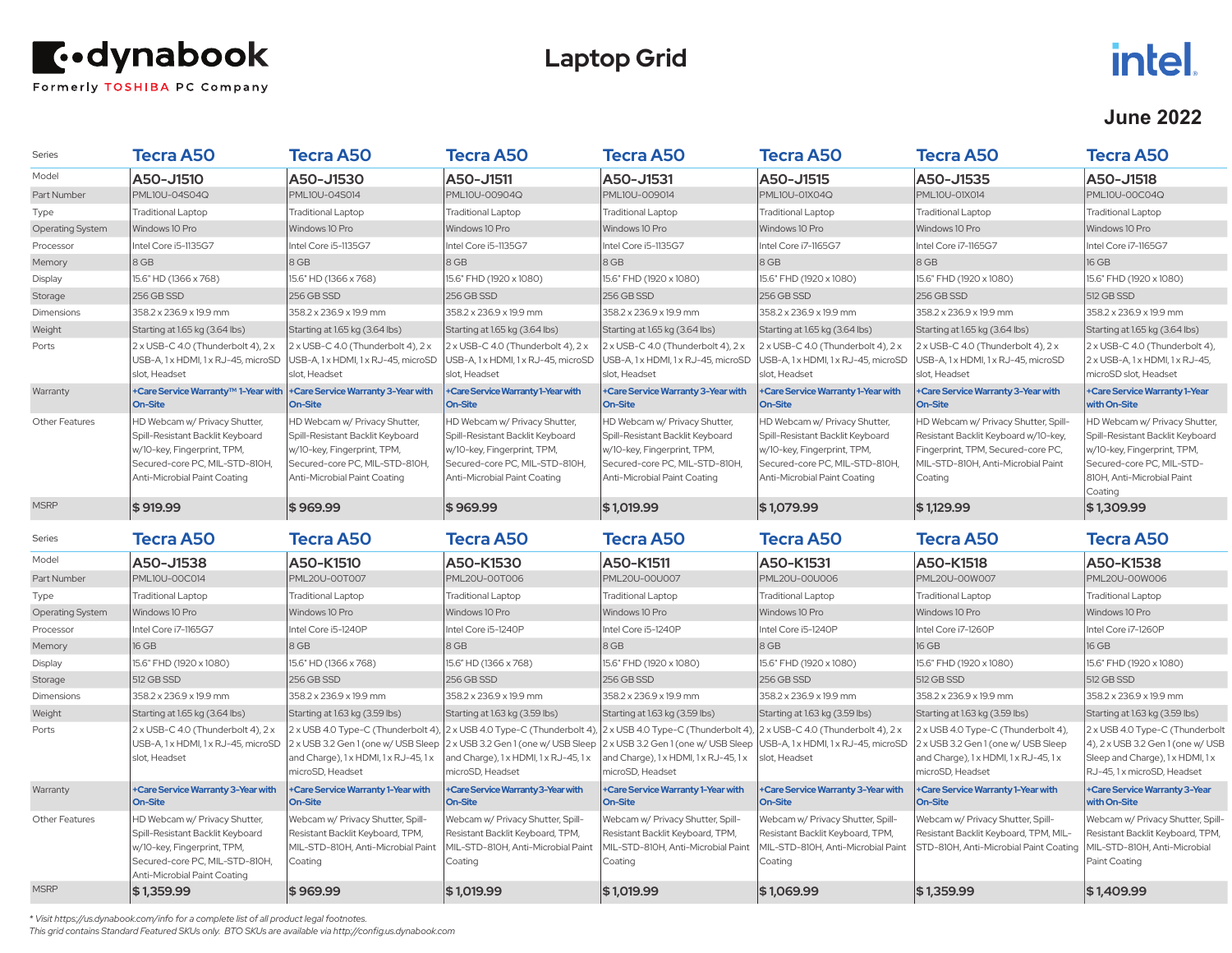

## **Laptop Grid**

## intel.

#### **June 2022**

| <b>Series</b>           | <b>Satellite Pro C40</b>                                                     | <b>Satellite Pro C40</b>                                                     | <b>Satellite Pro C40</b>                                                       | <b>Satellite Pro C40</b>                                                       | <b>Satellite Pro C50</b>                                                                            |
|-------------------------|------------------------------------------------------------------------------|------------------------------------------------------------------------------|--------------------------------------------------------------------------------|--------------------------------------------------------------------------------|-----------------------------------------------------------------------------------------------------|
| Model                   | C40-H14200                                                                   | C40-H14210                                                                   | C40-J14210                                                                     | C40-J14250                                                                     | C50-H15120                                                                                          |
| Part Number             | PYS36U-00Y03R                                                                | PYS36U-00K03R                                                                | PYS46U-00D00E                                                                  | PYS46U-OOEOOE                                                                  | PYS33U-013023                                                                                       |
| Type                    | <b>Traditional Laptop</b>                                                    | <b>Traditional Laptop</b>                                                    | Traditional Laptop                                                             | <b>Traditional Laptop</b>                                                      | <b>Traditional Laptop</b>                                                                           |
| <b>Operating System</b> | Windows 10 Pro                                                               | Windows 10 Pro                                                               | <b>Windows 11 Pro</b>                                                          | <b>Windows 11 Pro</b>                                                          | Windows 10 Home                                                                                     |
| Processor               | Intel Core i3-1005G1                                                         | Intel Core i5-1035G1                                                         | Intel Core i5-1135G7                                                           | Intel Core i7-1165G7                                                           | Intel Core i5-1035G1                                                                                |
| Graphics                | Intel Graphics                                                               | Intel Graphics                                                               | Intel Graphics                                                                 | Intel Graphics                                                                 | Intel Graphics                                                                                      |
| Memory                  | 8 GB                                                                         | 18 GB                                                                        | 8 GB                                                                           | 16 GB                                                                          | 8 GB                                                                                                |
| <b>Display</b>          | 14.0" FHD (1920 x 1080)                                                      | 14.0" FHD (1920 x 1080)                                                      | 14.0" FHD (1920 x 1080)                                                        | 14.0" FHD (1920 x 1080)                                                        | 15.6" HD (1366 x 768)                                                                               |
| Storage                 | 256 GB SSD                                                                   | 256 GB SSD                                                                   | 256 GB SSD                                                                     | 512 GB SSD                                                                     | 256 GB SSD                                                                                          |
| <b>Dimensions</b>       | 328 x 224.8 x 18.9 mm                                                        | 328 x 224.8 x 18.9 mm                                                        | 328 x 224.8 x 18.9 mm                                                          | 328 x 224.8 x 18.9 mm                                                          | 362.5 x 240.5 x 19.7 mm                                                                             |
| Weight                  | Starting at 1.55 kg (3.42 lbs)                                               | Starting at 1.55 kg (3.42 lbs)                                               | Starting at 1.49 kg (3.27 lbs)                                                 | Starting at 1.49 kg (3.27 lbs)                                                 | Starting at 1.76 kg (3.88 lbs)                                                                      |
| Ports                   | 1 x USB-C, 2 x USB-A, 1 x HDMI, 1 x RJ-45,<br>microSD Card slot, Headset     | $1x$ USB-C, $2x$ USB-A, $1x$ HDMI, $1x$ RJ-45,<br>microSD Card slot, Headset | 1 x USB-C, 2 x USB-A, 1 x HDMI, 1 x RJ-45,<br>microSD Card slot, Headset       | 1 x USB-C, 2 x USB-A, 1 x HDMI, 1 x RJ-45,<br>microSD Card slot, Headset       | 1 x USB-C, 2 x USB-A, 1 x HDMI, 1 x RJ-45,<br>microSD Card slot, Headset                            |
| Warranty                | 1 Year Standard Limited Warranty                                             | 1 Year Standard Limited Warranty                                             | +Care Service Warranty<br>1-Year with On-Site                                  | +Care Service Warranty<br>1-Year with On-Site                                  | 1 Year Standard Limited Warranty                                                                    |
| <b>Other Features</b>   | Webcam, fTPM 2.0, Wi-Fi 802.11ac,<br>Bluetooth, Anti-Microbial Paint Coating | Webcam, fTPM 2.0, Wi-Fi 802.11ac,<br>Bluetooth, Anti-Microbial Paint Coating | Webcam, fTPM 2.0, Wi-Fi 6 802.11ax,<br>Bluetooth, Anti-Microbial Paint Coating | Webcam, fTPM 2.0, Wi-Fi 6 802.11ax,<br>Bluetooth, Anti-Microbial Paint Coating | Webcam, fTPM 2.0, 10-key Numeric Pad,<br>Wi-Fi 802.11ac, Bluetooth, Anti-Microbial<br>Paint Coating |
| <b>MSRP</b>             | \$599.99                                                                     | \$749.99                                                                     | \$769.99                                                                       | \$929.99                                                                       | \$649.99                                                                                            |

| Series                  | <b>Satellite Pro C50</b>                                                                         | <b>Satellite Pro C50</b>                                                                                                                                                         | <b>Satellite Pro C50</b>                                                                             | <b>Satellite Pro C50</b>                                              | <b>Satellite Pro C50</b>                                                                                                                 | <b>Satellite Pro L50</b>                                                 |
|-------------------------|--------------------------------------------------------------------------------------------------|----------------------------------------------------------------------------------------------------------------------------------------------------------------------------------|------------------------------------------------------------------------------------------------------|-----------------------------------------------------------------------|------------------------------------------------------------------------------------------------------------------------------------------|--------------------------------------------------------------------------|
| Model                   | C50-H15200                                                                                       | C50-H15210                                                                                                                                                                       | C50-H15250                                                                                           | C50-J15210                                                            | C50-J15250                                                                                                                               | L50-G15250                                                               |
| Part Number             | PYS33U-01Q022                                                                                    | PYS33U-012022                                                                                                                                                                    | PYS33U-03F022                                                                                        | PYS43U-00E00F                                                         | IPYS43U-00F00F                                                                                                                           | PBS22U-02E01R                                                            |
| Type                    | <b>Traditional Laptop</b>                                                                        | <b>Traditional Laptop</b>                                                                                                                                                        | <b>Traditional Laptop</b>                                                                            | <b>Traditional Laptop</b>                                             | <b>Traditional Laptop</b>                                                                                                                | <b>Traditional Laptop</b>                                                |
| <b>Operating System</b> | Windows 10 Pro                                                                                   | Windows 10 Pro                                                                                                                                                                   | Windows 10 Pro                                                                                       | <b>Windows 11 Pro</b>                                                 | <b>Windows 11 Pro</b>                                                                                                                    | Windows 10 Pro                                                           |
| Processor               | Intel Core i3-1005G1                                                                             | Intel Core i5-1035G1                                                                                                                                                             | Intel Core i7-1065G7                                                                                 | Intel Core i5-1135G7                                                  | Intel Core i7-1165G7                                                                                                                     | Intel Core i7-10510U                                                     |
| Graphics                | Intel Graphics                                                                                   | Intel Graphics                                                                                                                                                                   | Intel Graphics                                                                                       | Intel Graphics                                                        | Intel Graphics                                                                                                                           | NVIDIA GeForce MX250<br>$w/2$ GB GDDR5                                   |
| Memory                  | 8 GB                                                                                             | 8 GB                                                                                                                                                                             | 16 GB                                                                                                | 8 GB                                                                  | 16 GB                                                                                                                                    | 16 GB                                                                    |
| Display                 | 15.6" FHD (1920 x 1080)                                                                          | 15.6" FHD (1920 x 1080)                                                                                                                                                          | 15.6" FHD (1920 x 1080)                                                                              | 15.6" FHD (1920 x 1080)                                               | 15.6" FHD (1920 x 1080)                                                                                                                  | 15.6" FHD (1920 x 1080)                                                  |
| Storage                 | 256 GB SSD                                                                                       | 256 GB SSD                                                                                                                                                                       | 512 GB SSD                                                                                           | 256 GB SSD                                                            | 512 GB SSD                                                                                                                               | 512 GB SSD                                                               |
| <b>Dimensions</b>       | $1362.5 \times 240.5 \times 19.7$ mm                                                             | 362.5 x 240.5 x 19.7 mm                                                                                                                                                          | 362.5 x 240.5 x 19.7 mm                                                                              | 362.5 x 240.5 x 19.7 mm                                               | 362.5 x 240.5 x 19.7 mm                                                                                                                  | $361 \times 244 \times 19.9$ mm                                          |
| Weight                  | Starting at 1.76 kg (3.88 lbs)                                                                   | Starting at 1.76 kg (3.88 lbs)                                                                                                                                                   | Starting at 1.76 kg (3.88 lbs)                                                                       | Starting at 1.80 kg (3.96 lbs)                                        | Starting at 1.80 kg (3.96 lbs)                                                                                                           | Starting at 1.70 kg (3.75 lbs)                                           |
| Ports                   | 1xUSB-C, 2xUSB-A, 1xHDMI, 1xRJ-45, 1xUSB-C, 2xUSB-A, 1xHDMI, 1xRJ-<br>microSD Card slot. Headset | 45, microSD Card slot, Headset                                                                                                                                                   | 1x USB-C, 2x USB-A, 1x HDMI, 1x RJ-<br>45, microSD Card slot, Headset                                | 1x USB-C, 2x USB-A, 1x HDMI, 1x RJ-<br>45, microSD Card slot, Headset | $1x$ USB-C, $2x$ USB-A, $1x$ HDMI, $1x$ RJ-<br>45, microSD Card slot, Headset                                                            | $1x$ USB-C, $3x$ USB-A, $1x$ HDMI, $1x$ RJ-<br>45, SD Card slot, Headset |
| Warranty                | 1 Year Standard Limited Warranty                                                                 | 1 Year Standard Limited Warranty                                                                                                                                                 | 1 Year Standard Limited Warranty                                                                     | +Care Service Warranty<br>1-Year with On-Site                         | +Care Service Warranty<br>1-Year with On-Site                                                                                            | 1 Year Standard Limited Warranty                                         |
| <b>Other Features</b>   | Microbial Paint Coating                                                                          | Webcam, fTPM 2.0, 10-key Numeric   Webcam, fTPM 2.0, 10-key Numeric<br> Pad, Wi-Fi 802.11ac, Bluetooth, Anti-   Pad, Wi-Fi 802.11ac, Bluetooth, Anti-<br>Microbial Paint Coating | Webcam, fTPM 2.0, 10-key Numeric<br>Pad, Wi-Fi 802.11ac, Bluetooth, Anti-<br>Microbial Paint Coating | Pad, Wi-Fi 6 802.11ax, Bluetooth,<br>Anti-Microbial Paint Coating     | Webcam, fTPM 2.0, 10-key Numeric   Webcam, fTPM 2.0, 10-key Numeric<br>Pad, Wi-Fi 6 802.11ax, Bluetooth,<br>Anti-Microbial Paint Coating | Webcam, fTPM 2.0, 10-key Numeric<br>Pad, Wi-Fi 802.11ac, Bluetooth       |
| <b>MSRP</b>             | \$649.99                                                                                         | \$749.99                                                                                                                                                                         | \$899.99                                                                                             | \$769.99                                                              | \$929.99                                                                                                                                 | \$949.99                                                                 |

*\* Visit https://us.dynabook.com/info for a complete list of all product legal footnotes.* 

*This grid contains Standard Featured SKUs only. BTO SKUs are available via http://config.us.dynabook.com*